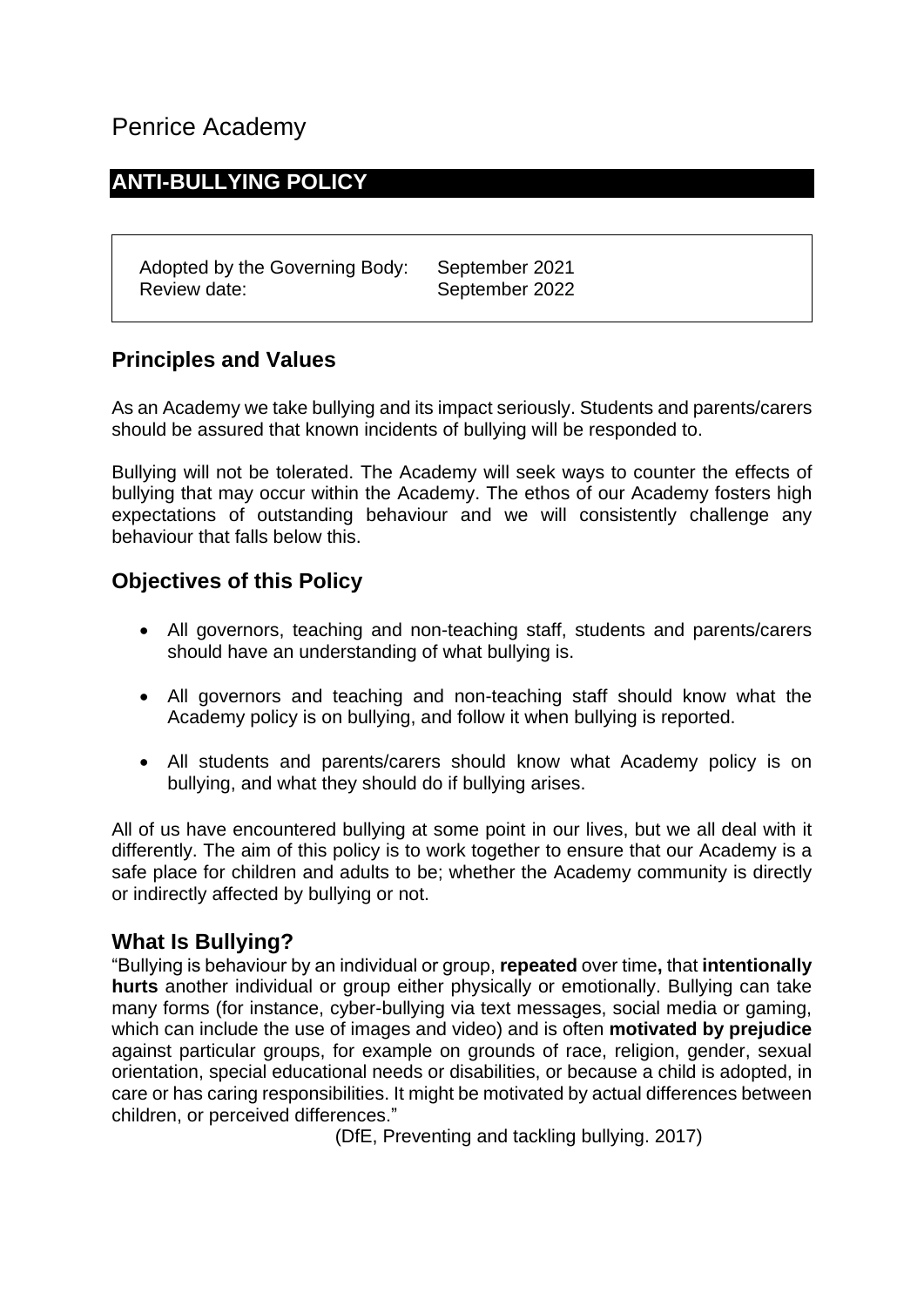"Stopping violence and ensuring immediate physical safety is obviously a school's first priority but emotional bullying can be more damaging than physical; teachers and schools have to make their own judgements about each specific case.

Many experts say that bullying involves an imbalance of power between the perpetrator and the victim. This could involve perpetrators of bullying having control over the relationship which makes it difficult for those they bully to defend themselves. The imbalance of power can manifest itself in several ways, it may be physical, psychological (knowing what upsets someone), derive from an intellectual imbalance, or by having access to the support of a group, or the capacity to socially isolate. It can result in the intimidation of a person or persons through the threat of violence or by isolating them either physically or online.

Low-level disruption and the use of offensive language can in itself have a significant impact on its target. If left unchallenged or dismissed as banter or horseplay it can also lead to reluctance to report other behaviour. Early intervention can help to set clear expectations of the behaviour that is and isn't acceptable and help stop negative behaviours escalating. Since September 2014 a greater focus on how well school leaders tackle low-level disruption was included in Ofsted inspections."

(DfE, Preventing and tackling bullying. 2017)

Bullying can be short term or continuous over long periods of time.

| Emotional                       | being unfriendly, excluding, tormenting (e.g. hiding books,<br>threatening gestures)                             |
|---------------------------------|------------------------------------------------------------------------------------------------------------------|
| Physical                        | pushing, kicking, biting, hitting, punching or any use of<br>violence                                            |
| Racial                          | racial taunts, graffiti, gestures                                                                                |
| Sexual                          | unwanted physical contact or sexually abusive comments                                                           |
| Homophobic                      | because of, or focussing on the issue of sexuality                                                               |
| Direct or<br>indirect<br>verbal | name-calling, sarcasm, spreading rumours, teasing                                                                |
| Cyberbullying                   | all areas of the internet, including but not limited to; email,<br>social media, text messaging and phone calls. |

Bullying can be:

Bullying may be related to:

- Race
- Gender
- Religion
- Culture
- **SEN or disability**
- Appearance or health condition
- Home circumstances, including Young Carers and poverty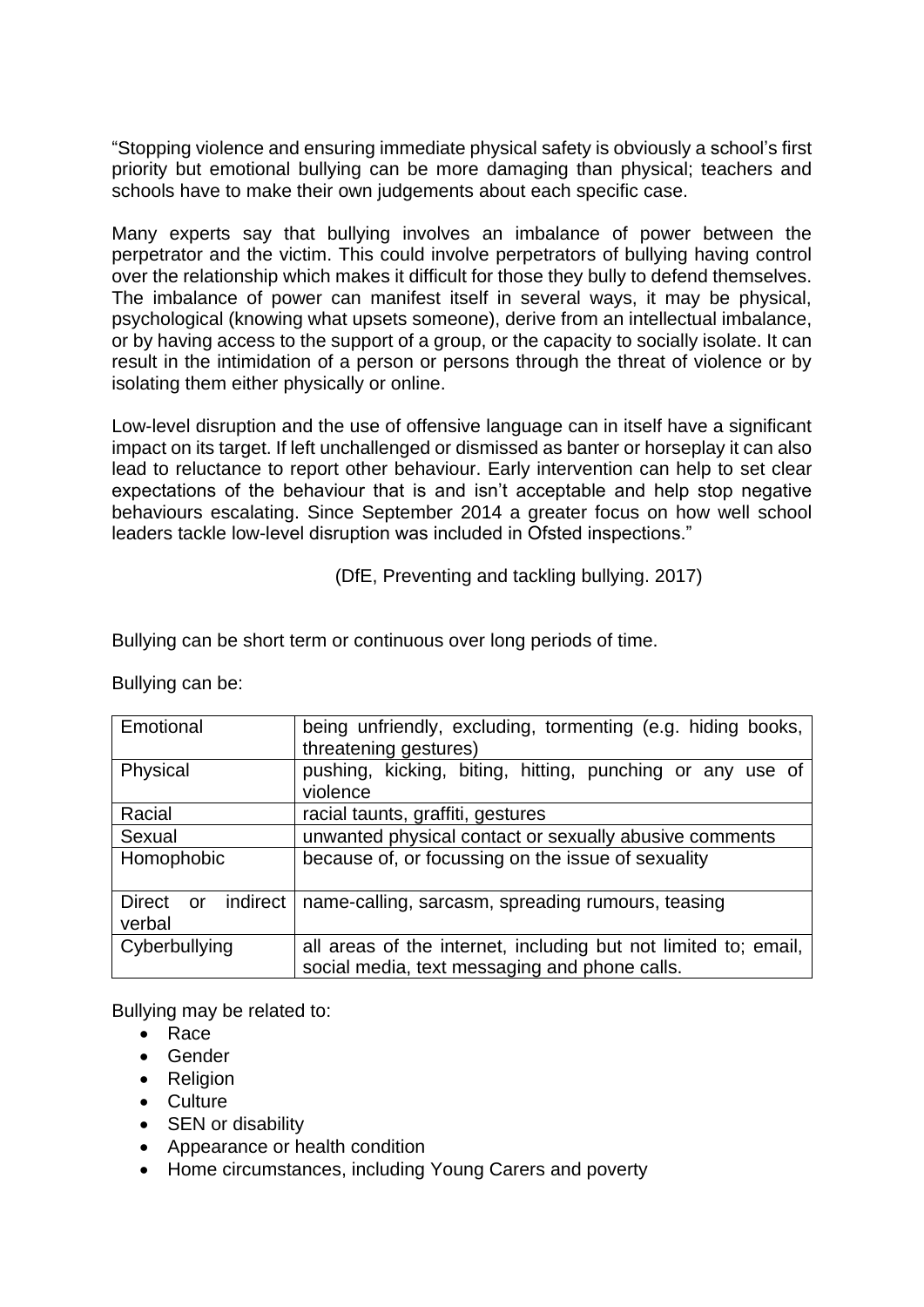• Sexual orientation, sexism, or sexual bullying, homophobia

Bullying can take place in the classroom, social areas, toilets, on the journey to and from the Academy, on residential trips and in cyberspace. It can take place in group activities and between families in the local community.

#### **Perpetrators and Victims**

Bullying takes place where there is an imbalance of power of one person or persons over another.

This can be achieved by:

- The size of the individual
- The strength of the individual
- The numbers or group size involved
- Perceived popularity
- Anonymity through the use of cyber bullying or using email, social networking sites, texts etc.

Staff must remain vigilant about bullying behaviours and approach this in the same way as any other category of Child Abuse; that is, do not wait to be told before you raise concerns or deal directly with the matter. Students may not be aware that they are being bullied; because they may be too young or have a level of Special Educational Needs which means that they may be unable to realise what others may be doing to them.

Staff must also be aware of those students who may be vulnerable; those coming from troubled families, or those responding to emotional problems or mental health issues which may bring about a propensity to be unkind to others, or may make them more likely to fall victim to the behaviour of others.

### **Why is it Important to Respond to Bullying?**

Bullying hurts. No one deserves to be a victim of bullying. Bullying has the potential to damage the mental health of a victim. Everybody has the right to be treated with respect. Students who are bullying need to learn different ways of behaving.

#### **Prevention**

The Academy's response to bullying does not start at the point at which a student has been bullied. Academy staff proactively gather intelligence about issues between students which might provoke conflict and develop strategies to prevent bullying occurring in the first place. This might involve talking to students about issues of difference, perhaps in lessons, through dedicated events or projects, or through assemblies. Staff themselves will be able to determine what will work best for their students, depending on the particular issues they need to address.

The Academy aims to create an ethos of good behaviour where students treat one another and the school staff with respect because they know that this is the right way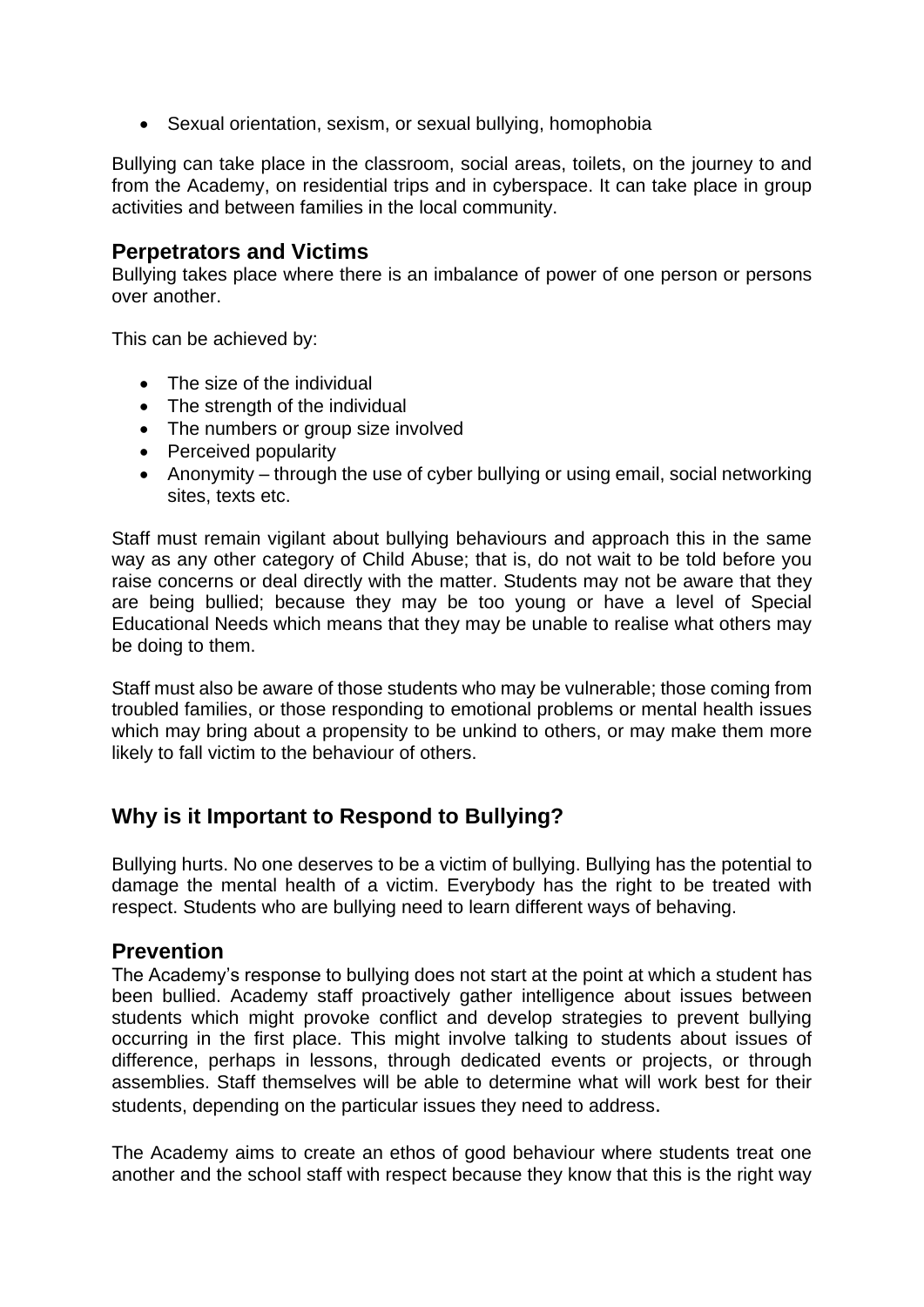to behave. That culture extends beyond the classroom to the corridors, the dining hall, the playground, and beyond the school gates including travel to and from school. Values of respect for staff and other students, an understanding of the value of education, and a clear understanding of how our actions affect others permeate the whole of the Academy's environment and are reinforced by staff and older students who set a good example to the rest.

The Academy also:

- involves parents/carers to ensure that they are clear that the Academy does not tolerate bullying and are aware of the procedures to follow if they believe that their child is being bullied. Parents/carers feel confident that the Academy will take any complaint about bullying seriously and resolve the issue in a way that protects the student, and they reinforce the value of good behaviour at home. This should include educating their children about the importance of responsible online behaviour, monitoring their children's online activity and taking appropriate action at home if necessary. The Academy is unable to investigate incidents of cyberbullying that take place out of school, unless there is a direct impact on the student's ability to attend school. Parents will always be advised to contact the police to report serious online incidents, and we will support students and families with a range of literature and information on the website. Ultimately, the responsibility for the safety of students online whilst at home remains with the parent/carer.
- involves students. All students understand the Academy's approach and are clear about the part they can play to prevent bullying, including when they find themselves as bystanders. We aim to create an atmosphere in which students who are being bullied, or others who know about it, feel that they will be listened to and believed, and that the action taken will be swift, but sensitive to their concerns. Students need to know that not reporting incidents of bullying has the effect of protecting the bullies, and gives them the message that they can continue to act in this way.
- regularly evaluates and updates its approach to take account of developments in technology, for instance updating 'acceptable use' policies for computers.
- implements disciplinary sanctions. The consequences of bullying reflect the seriousness of the incident so that others see that bullying is unacceptable.
- openly discusses differences between people that could motivate bullying, such as religion, ethnicity, disability, gender, sexuality or appearance-related difference, also students with different family situations, such as looked after children or those with caring responsibilities. The Academy also teaches students that using any prejudice based language is unacceptable.
- uses specific organisations or resources for help with particular problems. The Academy draws on the experience and expertise of anti-bullying organisations with a proven track record and/or specialised expertise in dealing with certain forms of bullying
- provides effective staff training. Academy staff understand the principles and purpose of the school's policy, its legal responsibilities regarding bullying, how to resolve problems, and where to seek support. The Academy invests in specialised skills to help their staff understand the needs of their pupils,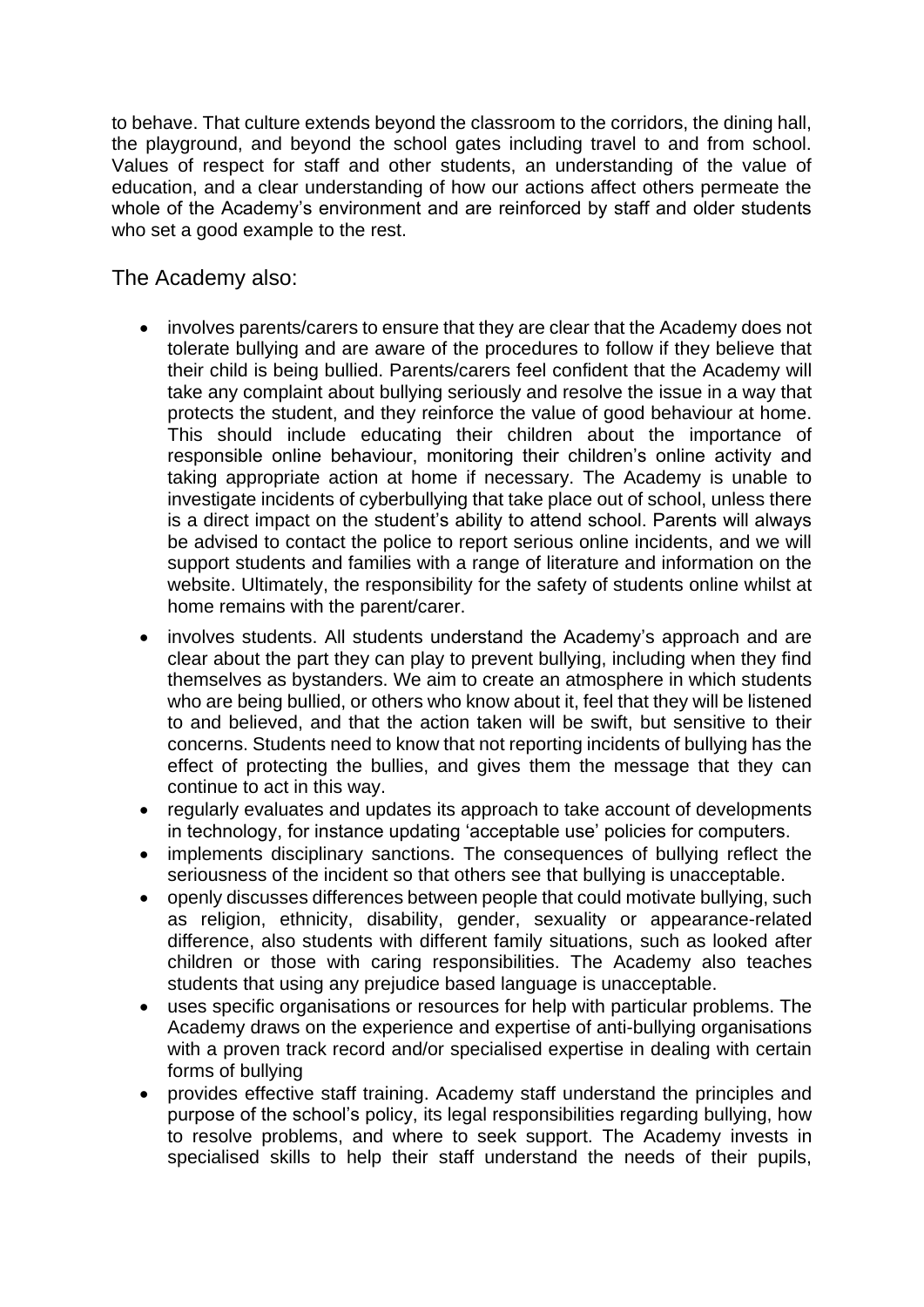including those with special educational needs and/or disability (SEND) and lesbian, gay, bisexual and transgender (LGB&T) pupils.

- works with the wider community such as the police and children's services to agree a clearly understood approach to cases where bullying is particularly serious or persistent and where a criminal offence may have been committed. The Academy also works with other agencies and the wider community to tackle bullying that is happening outside school
- makes it easy for students to report bullying so that they are assured that they will be listened to and incidents acted on. Students should feel that they can report bullying which may have occurred outside school including cyberbullying
- creates an inclusive environment. The Academy aims to create a safe environment where students can openly discuss the cause of their bullying, without fear of further bullying or discrimination and can celebrate success. Celebrating success is an important way of creating a positive Academy ethos around the issue.

### **Signs and Symptoms for Parents/Carers and Staff**

A student may indicate by signs or behaviour that he or she is being bullied. Adults should be aware of these possible signs and that they should investigate if a child:

- is frightened of walking to or from the Academy
- begs to be driven to the Academy
- changes their usual routine
- is unwilling to go to school (school phobic)
- begins to truant
- becomes withdrawn anxious, or lacking in confidence
- starts stammering
- attempts or threatens suicide or runs away
- cries themselves to sleep at night or has nightmares
- feels ill in the morning
- begins to make less effort with Academy work than previously
- comes home with clothes torn or books damaged
- has possessions which are damaged or " go missing"
- asks for money or starts stealing money
- has dinner or other monies continually "lost"
- has unexplained cuts or bruises
- comes home hungry (money / lunch has been stolen)
- becomes aggressive, disruptive or unreasonable
- is bullying other children or siblings
- stops eating
- is frightened to say what's wrong
- gives improbable excuses for any of the above
- is afraid to use the internet or mobile phone
- is nervous and jumpy when a cyber message is received
- lack of eye contact
- becoming short tempered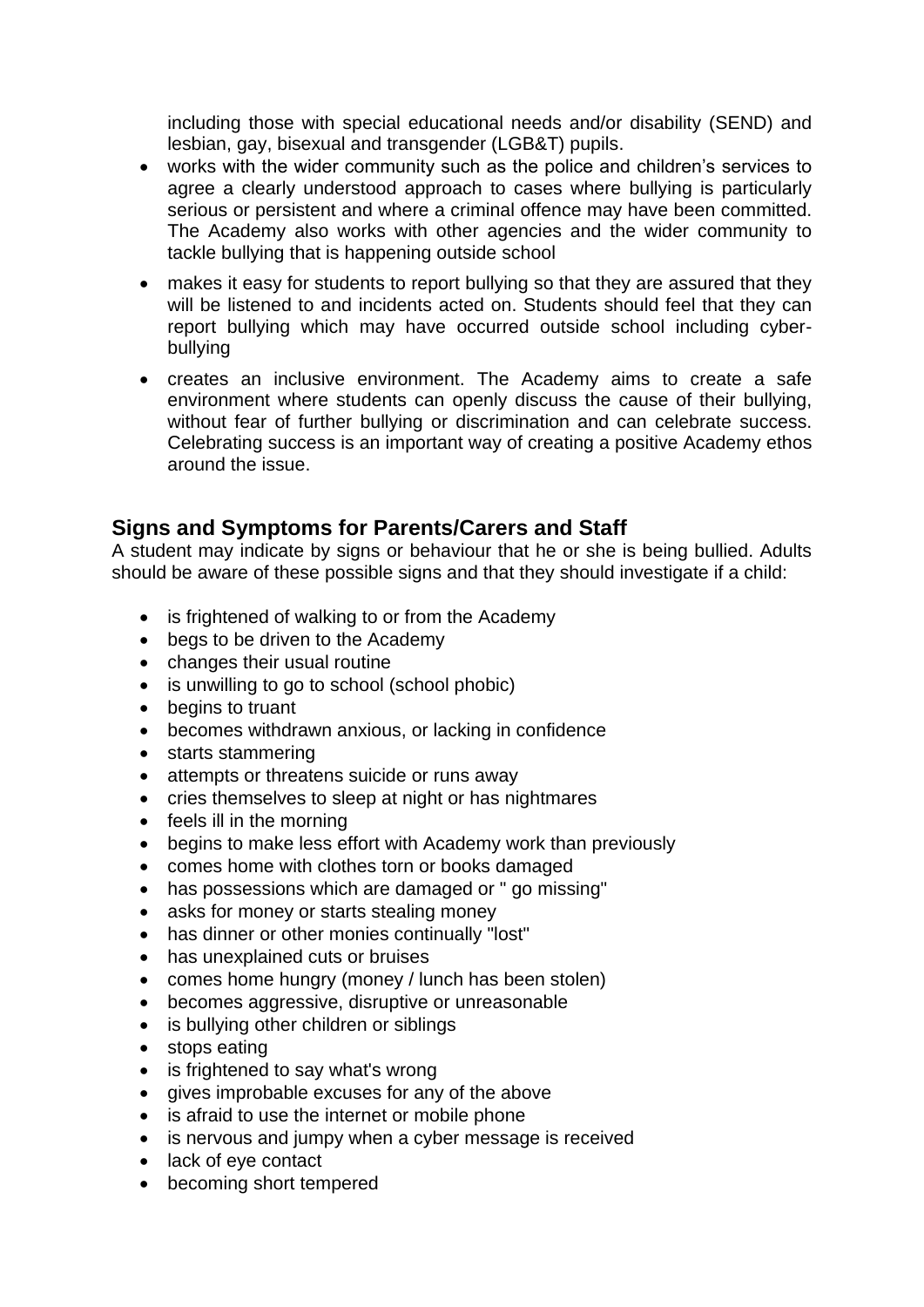• change in attitude towards people at home.

These signs and behaviours could indicate other social, emotional and/or mental health problems, but bullying should be considered a possibility and should be investigated

### **Intervention – Responding to concerns of suspected student bullying**

#### **Students**

If a student feels that they are being bullied, they are encouraged to follow one of several procedures. These procedures are:

- Tell a friend
- Tell a prefect
- Tell a trusted member of staff
- Tell a parent or an adult at home whom you feel you can trust
- Submit the anti-bullying form (directions in Appendix 2)
- Discuss it as part of CLASS time
- Ring Childline and follow the advice given

### **Staff**

If a member of staff has concerns, either their own, or as reported to them, they should complete and submit the (STAFF) Bullying Report Form (Directions in Appendix 3). This will trigger a course of action as per Appendix 1.

#### **Outcomes**

Confirmed cases of bullying must be recorded following the established procedure (See Appendix 1). All related administration will be completed in a timely fashion, with copies being retained in student files.

General incidences of bullying should be recorded in the Behaviour Log. This would include incidents where staff have had to become involved and speak with students, and/or where parents/carers have raised concerns regarding bullying

Incidents of prejudice against race, religion, sexual orientation, disability or transgender, will be reported to Senior Leadership and the Local Authority. (See Appendix 1)

The Head of Year will then decide on the most appropriate consequences depending on the severity of the incident.

This could include:

- Informing the parents of both victim and perpetrator about the incident.
- Arranging for Restorative Justice where appropriate.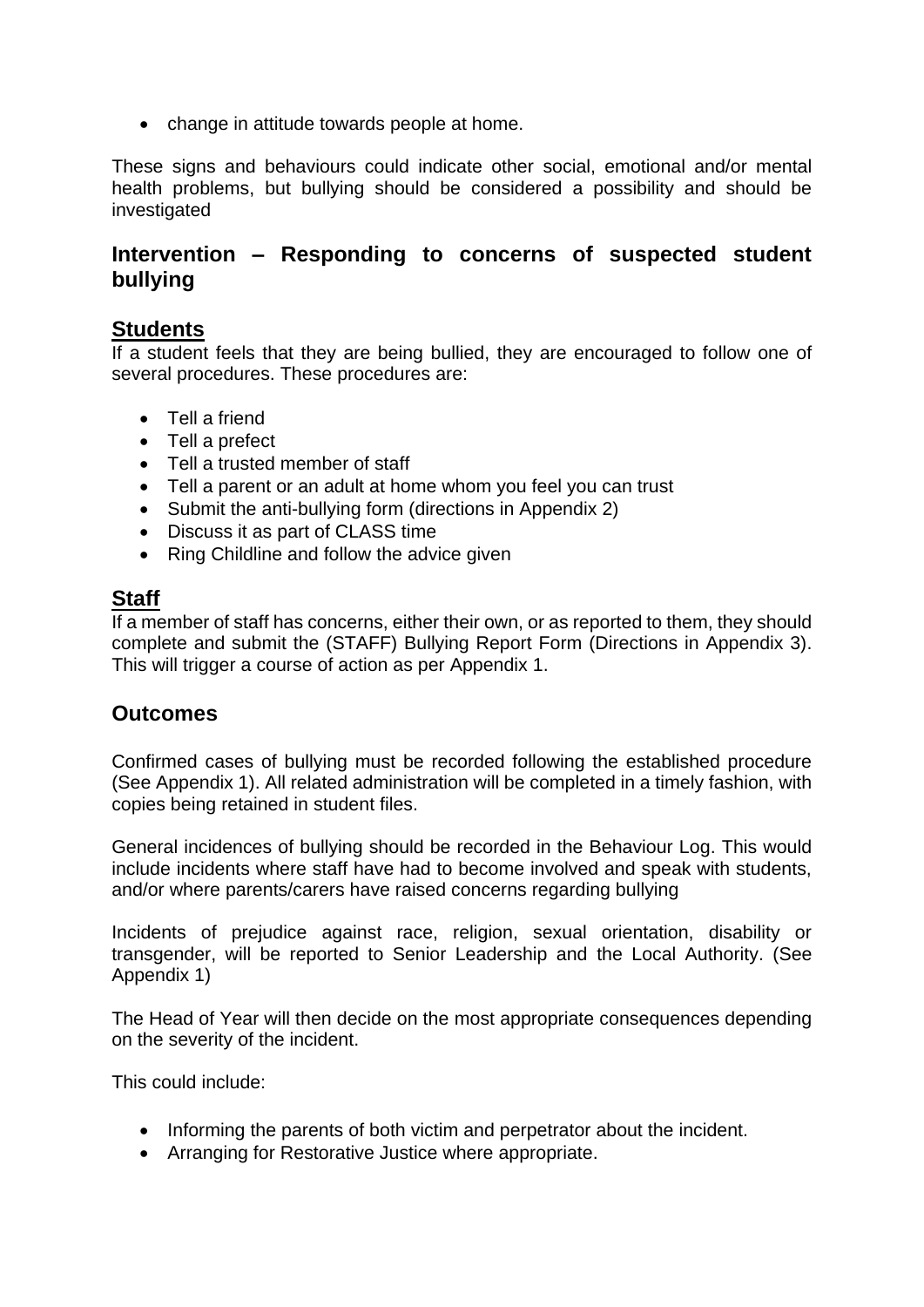- Using the established Behaviour Policy to award behaviour points/detention of Internal/external exclusion.
- In serious cases, both victim and perpetrator may be referred to the SFC for support/intervention or to the relevant outside agencies e.g. the police, Behaviour Support, Counselling, Targeted Youth, etc.

### **Recording of Bullying Incidents**

See Appendix 1

#### **HELP ORGANISATIONS:**

- Advisory Centre for Education (ACE) 020 8888 3377
- Children's Legal Centre 0207 7130 089
- KIDSCAPE Parents/carers Helpline (Mon-Fri, 10-4) 020 7823 5430
- Parentline Plus 0808 800 2222
- Youth Access 020 8772 9900
- Bullying Online [www.bullying.co.uk](http://www.bullying.co.uk/)

**Appendix 1**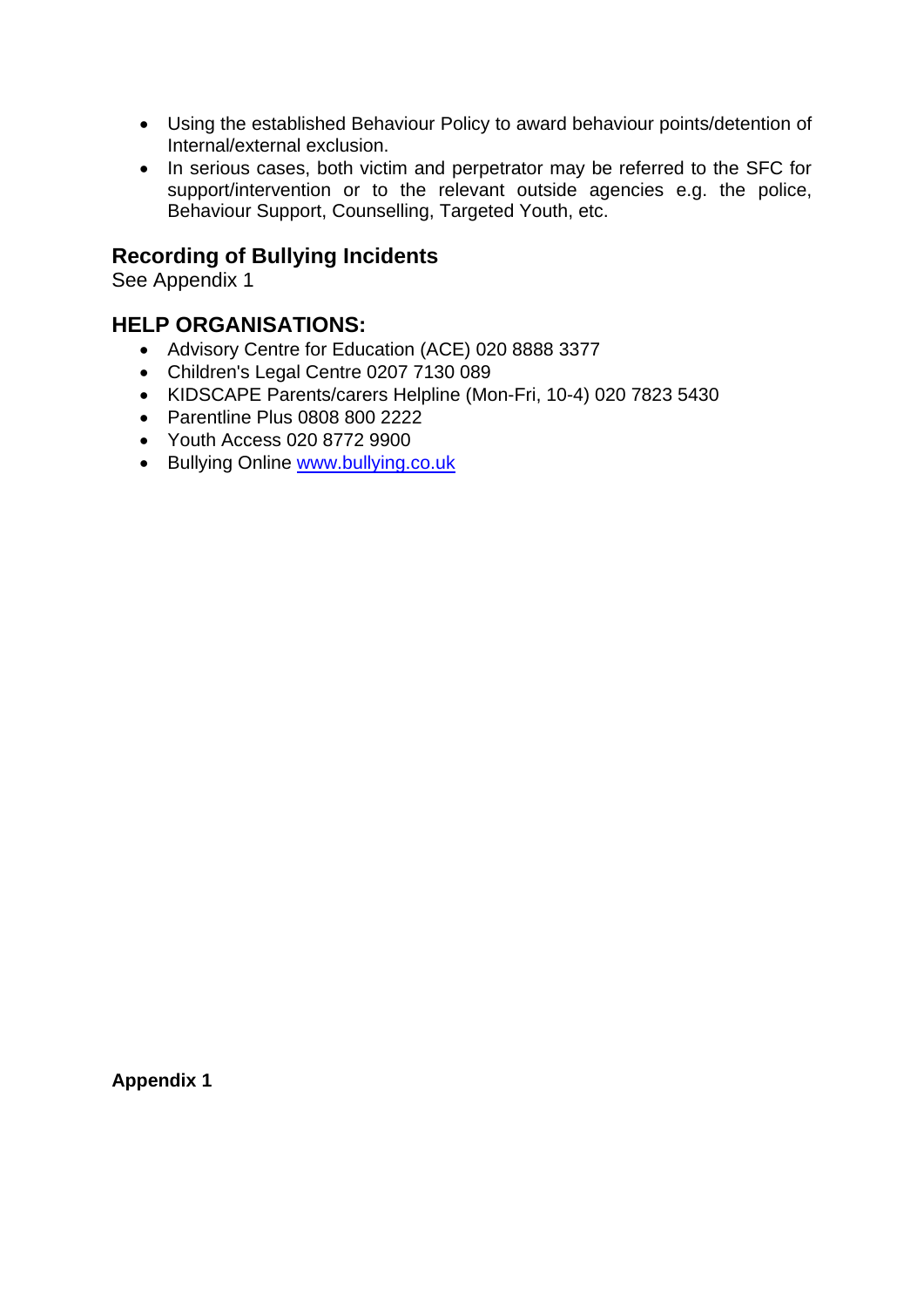